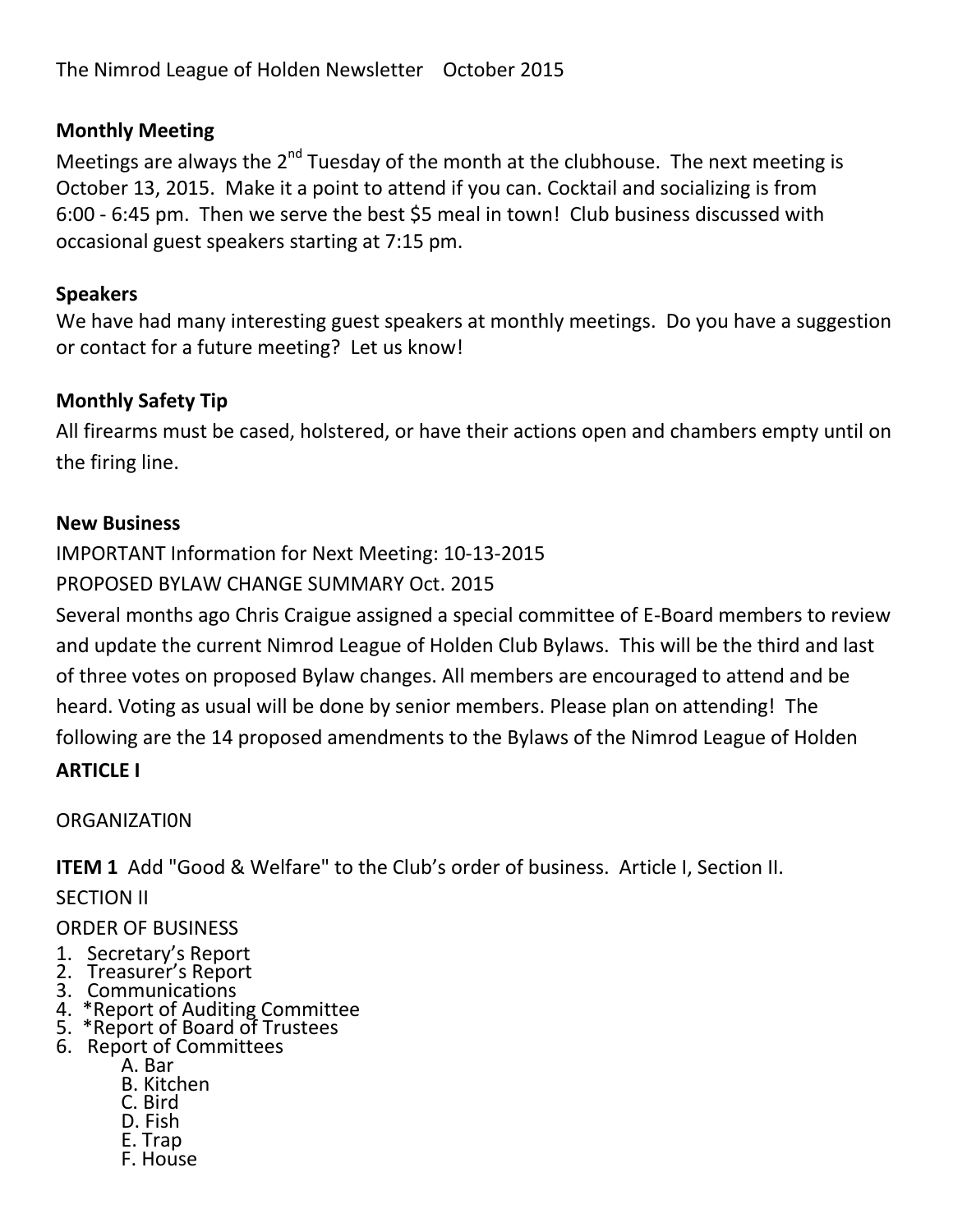G. Grounds H. Rifle Range I. League Delegates J. Game K. Archery L. Land Use M. Membership N. Revenue O. Special appointed committees P. Good and Welfare 7. Welcome new members 8. Applications for new members 9. Vote on new members 10. Old and unfinished business 11. New business 12. Good and Welfare 12. Motion for adjournment

\* Quarterly Meeting Only **ARTICLE V**

DUTIES OF THE OFFICERS

**ITEM 2** Increase the discretionary spending limit of the President from \$100 to \$500. Article

V, Section I

SECTION I

The President shall preside at all meetings of the Club and act as Chairman of the Board of the Trustees and Chairman of the Executive Board. He shall appoint and replace all committee chairmen, unless otherwise ordered by the Membership. He shall see that officers and committees perform their duties in a proper manner. He shall hold responsible all chairmen for the composition and submission of an annual budget for their committee. He may spend a sum of money not to exceed \$500.00 without Executive Board or Membership approval for any expenditure that he deems necessary prior to the next monthly membership meeting. He shall report such expenditure to the Nimrod League of Holden, Inc. at its' next monthly membership meeting.

**ITEM 3** Redact language in Article V, Section III pertaining to the duties of the Secretary

tracking membership as this is in fact managed by the Membership Committee. Article V,

Section III

#### SECTION III

The Recording Secretary shall keep a full and accurate account of the proceedings of each meeting of the club, and shall act as clerk of the Board of Trustees and Executive Board. The Secretary shall preserve and file all reports affirmed and accepted by the Club, post notices of meetings and perform such other duties as may be required of him. The Secretary shall also keep a record of the post office address of all members. He shall report to the President all suspended members and report to the club at each monthly membership meeting the names of all members dropped from the rolls since the last previous monthly membership meeting. He shall turn over all monies received by him to the Treasurer.

**ITEM 4** Attempt to clarify the role of the Trustees. Article V, Section V.

SECTION V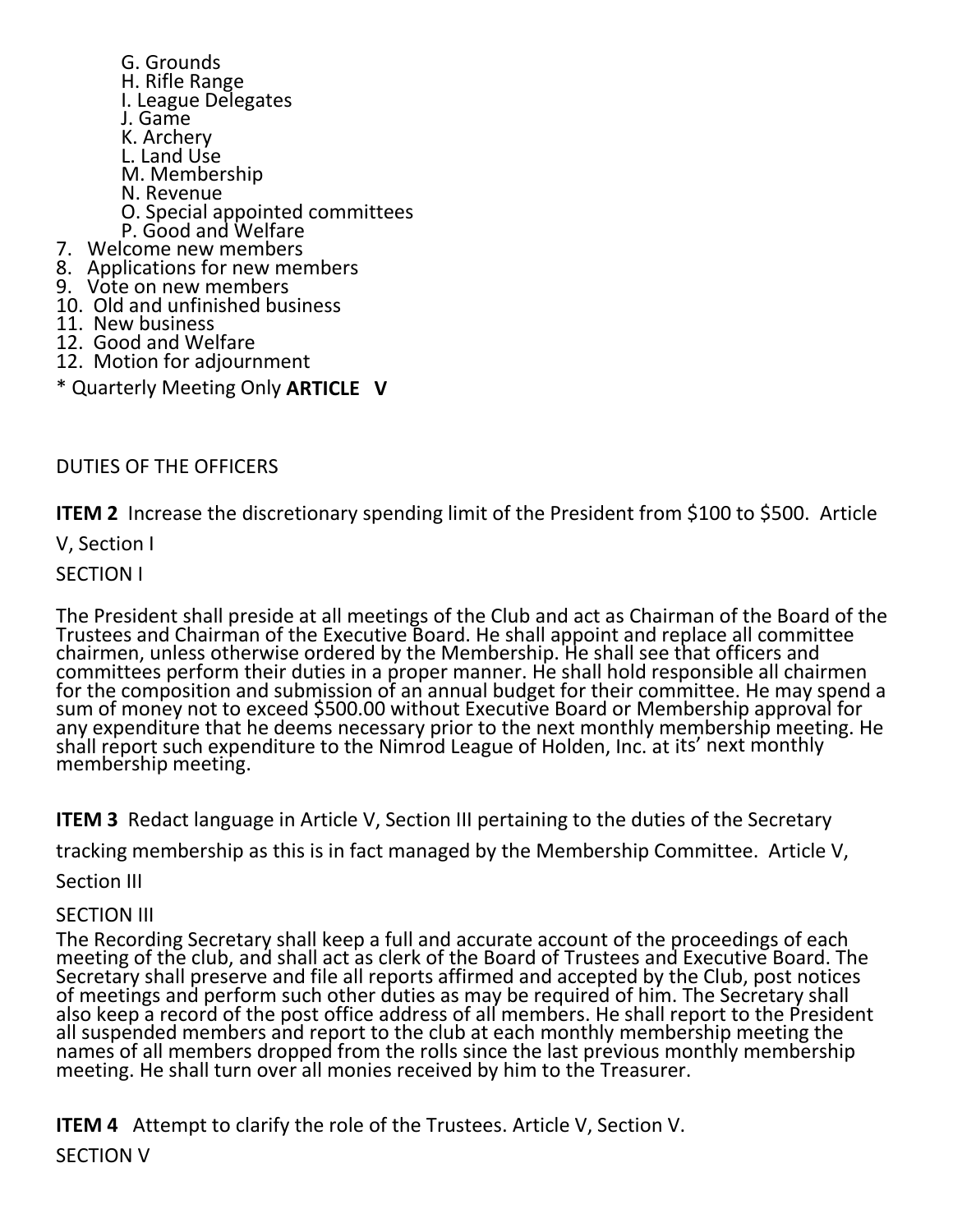As defined by Merriam-Webster:

Trustee

 :A person or organization that has been given responsibility for managing someone else's property or money through a trust.

:A member of a group that manages the money of an organization.

 :A natural or legal person to whom property is legally committed to be administered for the benefit of a beñeficiary (as a person or a cháritable órganization)

The Board of Trustees, as named in SECTION II of ARTICLE III, shall act as fiduciaries and asset managers for the Nimrod League of Holden and as such shall hold, manage and oversee in the name of the Club all its funds. They shall deposit, exchange or transfer these holdings or any part thereof in some reliable trust or banking or investment company when required so to do by a two-thirds vote of the senior members in good standing at a monthly or special membership meeting. They shall report in writing the deposit or withdrawal of such funds whenever required by the senior membership and to furnish the Recording Secretary with all items as pertaining to their duties. They shall submit a detailed report of all funds in their custody and the condition thereof at the close of each fiscal quarter at Membership and Executive Board meetings. The Board of Trustees shall act as the Auditing Committee.

**ITEM 5** Increase our "hard stop" limit on expenditures from \$100,000 to \$750,000. Article VI,

Section IV.

SECTION IV

In the event the funds in the treasury are not in excess of seven hundred fifty thousand dollars \$750,000.00, no appropriations shall be made except payment of current expenses.

## **ARTICLE VII**

## CHAIRMEN APPOINTMENTS

**ITEM 6** President Appoints Chairman to Good and Welfare Committee. Article VII, Section I. SECTION I

The chairman of the following committees must be appointed by the president according to ARTICLE V SECTION I at the monthly membership meeting in January.

- 1: Bar
- 2: Kitchen
- 3: Bird
- 4: Fish
- 5: Trap
- 6: House
- 7: Grounds
- 8: Rifle Range
- 9: League Delegates
- 10: Game
- 11: Archery
- 12: Land Use
- 13. Membership
- 14. Revenue
- 15. Special Appointed Committees
- 16. Good and Welfare

DUES AND MEMBERSHIP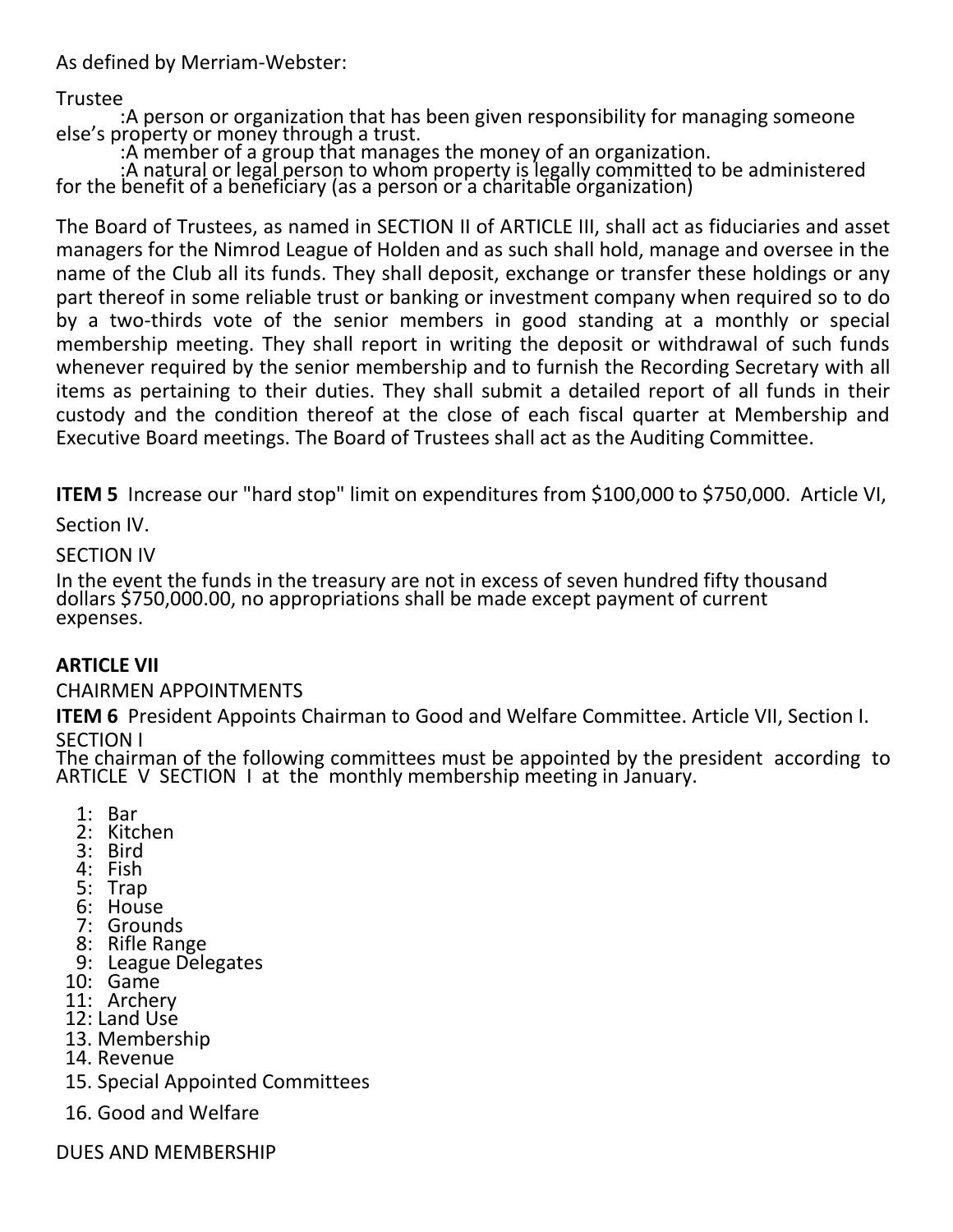# **ITEM 7** Raise Application Fee from \$40 to \$50. Article IX, Section I

#### SECTION I

Each application for membership must be accompanied by one year's dues according to SECTION II of this Article and an application fee of \$50.00 for Associate or Family membership (There will be no application fee for junior membership). This amount shall be in addition to the fee pay for the first year's membership dues. Each application for membership into the Nimrod League of Holden Inc. shall be presented to the Investigating Committee. Upon receiving the report from the Investigating Committee, the senior members in good standing shall take a yea or nay vote. If an application is received and read at the Executive Board meeting in October and voted on favorably at the membership meeting in November, the applicant will receive membership privileges through the following calendar year. In case of rejection of any candidate, the amount thus paid shall be refunded. A majority of those voting shall be necessary for election to membership.

**ITEM 8** Reinstitute mandatory work expectation for Club members. Article IX, Section Ia. SECTION I{a}

A minimum of 8 hours of club related service is required by each member annually. 4 hours of club related service may be attendance at monthly meetings, the remainder should be work hours. Work hours may be assigned and approved by any club officer or committee chairman. Life Members are exempt from this requirement at their own discretion. Individual exemptions must be submitted and approved by the Executive Board. All work time is to be tracked by individual members and is based upon an honor system. All members will sign and attest to their minimum work hours on their annual membership renewal form. All those failing to meet the minimum service hours required will be assessed an additional \$50 annual fee.

**ITEM 9** Raise annual dues from \$80 to \$100. Article IX, Section II.

SECTION II

The yearly dues to the Nimrod League Of Holden Inc. shall be \$100.00 for Senior Members, \$100.00 for Associate members, \$150.00 for Family membership, \$40.00 for junior members which shall pay for membership from January 1<sup>st</sup> to December 31<sup>st</sup>.

**ITEM 10** Changes language directing members pay dues to Nimrod League of Holden rather

than the Secretary. Article IX, Section III.

**SECTION III** 

All dues must be paid to the Nimrod League of Holden as of January 1<sup>st</sup> of each year. A grace

period will be extended to March 31<sup>st</sup> for payment of dues. Any member failing to pay his dues on or before this date shall be instantly dropped from the rolls.

**ITEM 11** Redact defunct language in Article IX, Section VIII reflecting current senior members

would remain senior members after the development of the new Associate member

designation. Article IX, Section VIII.

SECTION VIII

Senior members are Associate members who have been recommended by a senior member and the Executive Board for senior membership. He or she must have been a member in good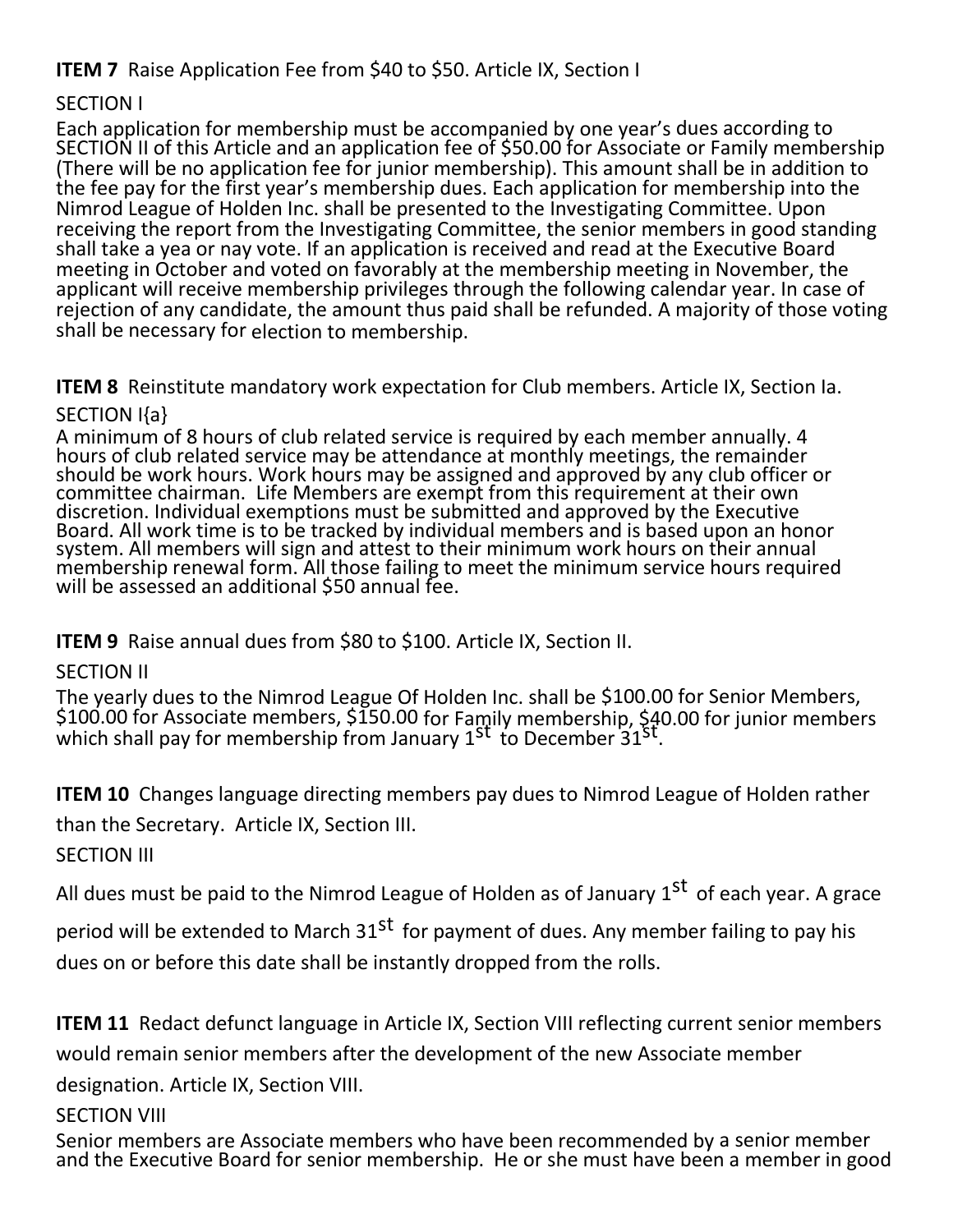standing for a minimum of two (2) years. The club shall take action on the recommendation by a yea or nay vote at the end of a regular club meeting. Two thirds of those voting shall be necessary for election to senior membership. All Senior Members prior to the institution of Associate membership will remain Senior Members.

**ITEM 12** Changes language directing members to notify the Secretary of change of address to

notify Nimrod League of Holden, as this information is tracked by the Membership Committee.

Article X Section II.

## SECTION II

Any member refusing to furnish the Nimrod League of Holden with his address, or failing to notify the Club within 30 days of any change of the same, shall be deprived of all benefits of the Club until he does so.

**ITEM 13** Provides language regarding a process for a members' dismissal from the Club.

Article X, Section III.

#### SECTION III

Any member exhibiting gross disregard for the Bylaws and Standing Rules of the Club may be called before the Executive Board. Following a majority vote of the Executive Board, the member in question will be referred to the Membership for vote and be subject to suspension from the Nimrod League of Holden.

**ITEM 14** Reflect that the Club relies upon bylaws, standing orders and committee guidelines

for its' successful operation. Article XI, Section V.

SECTION V The Nimrod League of Holden utilizes a number of Standing Rules and Committee

Guidelines as directives for the appropriate use of our clubhouse and grounds. While these regulations are not codified in the Clubs' Bylaws and are subject to change, they are vital to the safe operation of the Club and are strictly enforced.

## **Membership**

Membership has reached the 300 limit cap and there is a short waiting list to join.

Please notify the club membership chairperson if you have a change of address, change phone number, or change your E-mail address.

Bud Clark and Ed Reitz have been voted upon and approved by the general membership to become senior members. Congratulations.

## **Board of Trustees**

Our investments are down a bit because of the recent fluctuations in the market.

## **Trap/Skeet**

Trap/skeet is doing well. Come down and shoot on Thursday nights! Chef Larry Josti is grilling sausage, hamburgers, hotdogs and other treats in our kitchen. Don't own a shotgun yet? No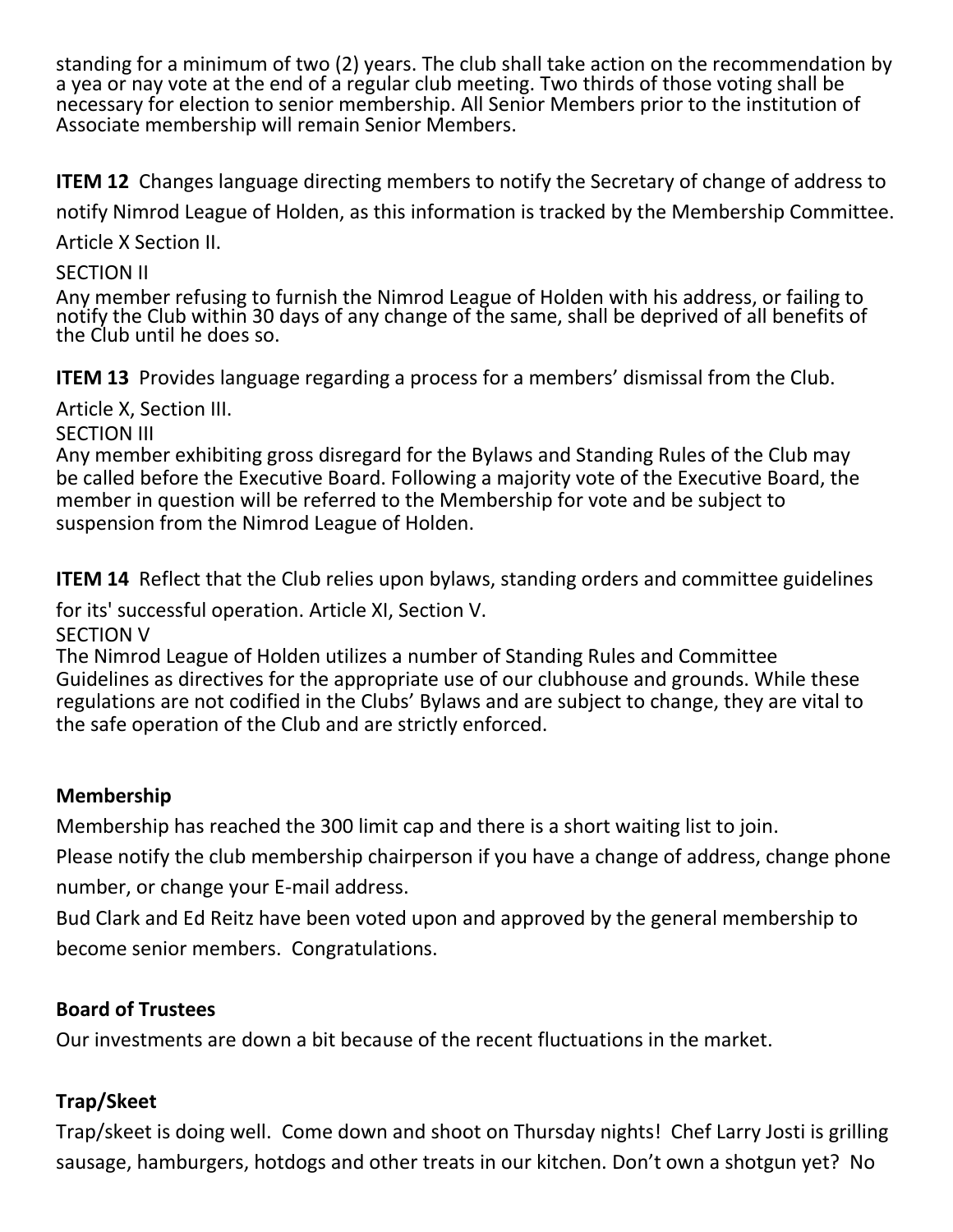problem! We always have members who are willing to educate and teach safe shooting Thursday nights. Always a willing shooter available with a loaner gun to assist new members!

# **Kitchen**

On Saturday, September 12 Al Afonso, Russ Chaplis, Ralph Cochran, Dave Fillow, Larry Josti, Charlie Stoneham and Bruce Ebbeson cleaned our kitchen and upstairs storage area. We threw away old and unused food, old unused equipment and basic junk. We re-organized the storage area. All equipment and supplies are off the floor in our attic and on newly assembled shelves.

Kitchen equipment was re-organized. Seldom used equipment was moved upstairs. We request that all people who use the kitchen leave it as clean as it is now. Please put all equipment back in the same place that you found it.

Any new food item that you put in the refrigerator must be dated with Sharpie pens that are kept in the drawer to the right of the hand wash station. This is a board of health requirement. Many members are not in compliance with the ordinance.

Game Dinner

We received no fish donations. Chowder, fried fish, smoked fish pate and other dishes could be scarce at the dinner.

Bruce will put the pheasant donation bucket out on Saturdays during bird season and clean the birds for our dinner at 10 AM. I would appreciate anyone who volunteers to help me clean.

We need big game donations of all types.

You can place items in the kitchen freezer or call me at (508) 853-1589 to arrange getting the meat to the club.

Our dinner will only be as good as the donations that we receive from members.

## **Rifle Range**

The range is in good shape and has been well maintained.

Please make sure that your shots will hit the sand backstops and/or 100 yard impact area. Please avoid ground ricochets and shots going over these protective berms. Paper, cardboard, or clay pigeons are the only acceptable targets on the rifle range. Please leave the range cleaner than you found it. Police all your live ammo.

Tom and Joe gave a power point presentation to the E-Board concerning rifle range improvements. Such improvements are expected to be completed in several phases starting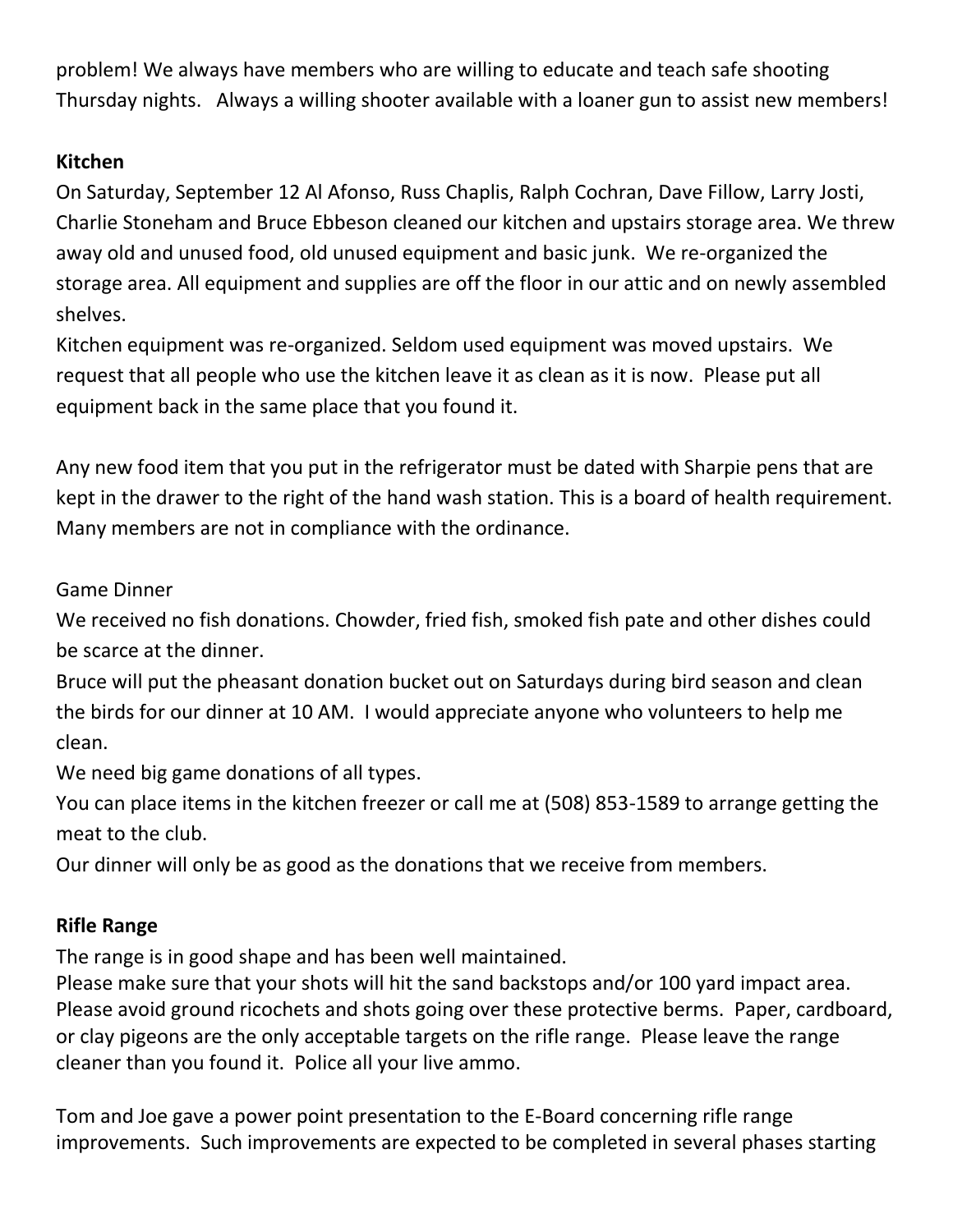in 2016 and finishing in 2017. The membership will vote at the Oct. meeting on contracting an engineer to prepare a set of plans for the rifle range improvements.

#### **House**

The clubhouse floor has been cleaned and waxed. Kudos to Bob Davis and all others that helped with making the floor really shine.

Oct. 17<sup>th</sup> Astronomy Club from 4pm to 11pm. Oct. 25 Youth Hunt. Rifle range closed all day. Nov. 1<sup>st</sup> Special Bird Hunt. Rifle range closed all day. Nov. 8, 2015 – Trap Turkey Shoot from 9am to 2pm. Nov. 15 Special Bird Hunt. Rifle range closed all day. Dec. 12 Club rental.

#### **Executive Board**

No report given.

#### **Grounds**

The John Deere tractor is back from Padulas for required repairs. More work involving the front end loader is to be done soon. Several pieces of equipment have been damaged and will also need repairing/replacing. Please sign the log book if you are using the tractor for any purpose.

The club is now asking for snowplowing bids. The specs remain as they were last year. Interested parties should send bids to the club. All bids must be in before October 27.

## **Finance**

The trustees report that we are doing better financially despite our investments taking a dip due to market fluctuations recently.

#### **Bar**

The bar has had a very active month while tending five activities.

## **Birds**

Kevin has been checking the condition of the bird boxes and states we will be in good shape for the season opening on Saturday, October 17<sup>th</sup>.